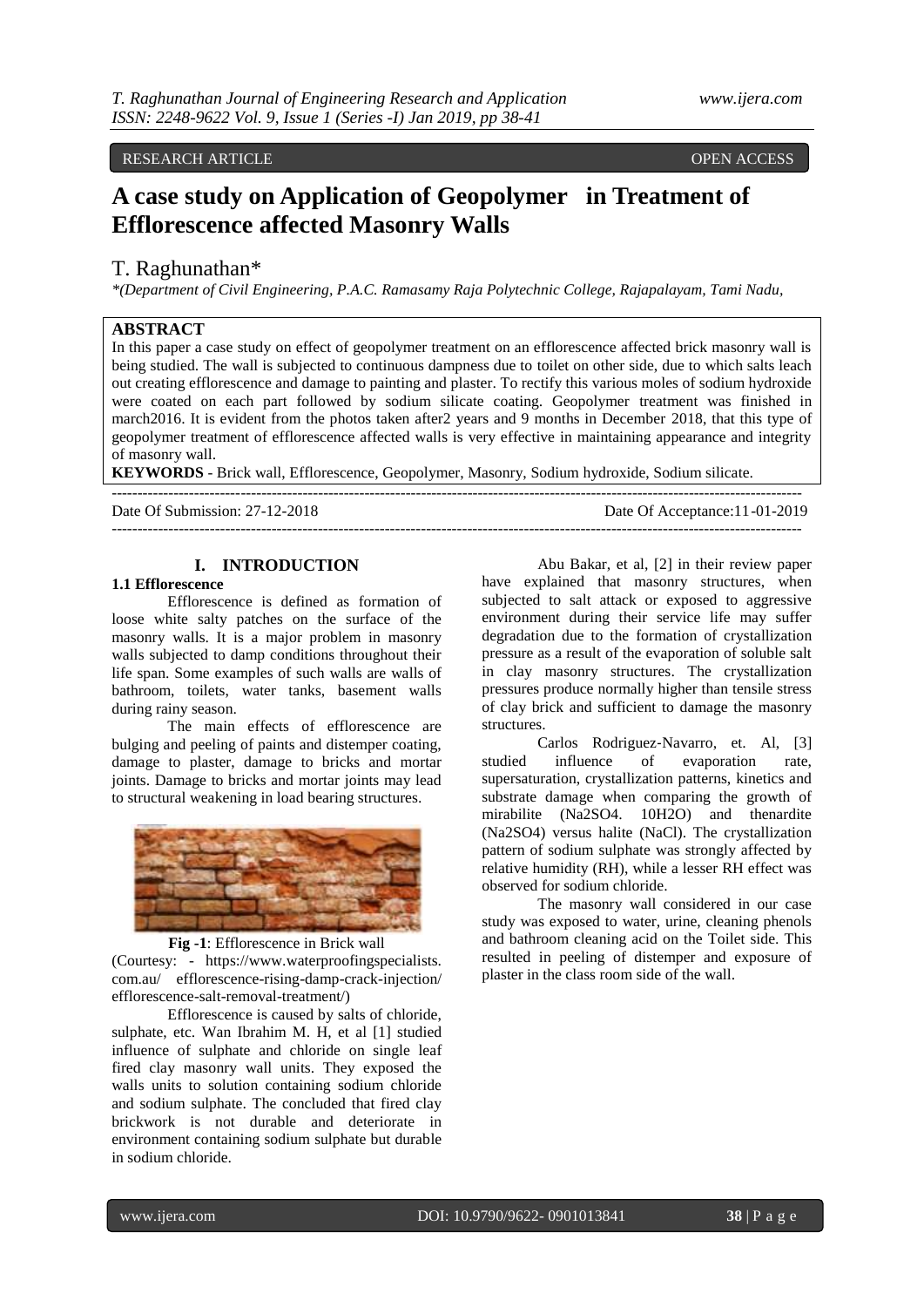

**Fig -2**: Peeling of distemper in wall



**Fig -3:** Peeling of distemper and exposure of plaster

#### **1.2 Sodium Silicate**

Fawer, et. Al, emphasize that Sodium silicate [4] is an environmental friendly binder which can improve the properties of adobe materials. The energy requirement for the production of sodium silicate is 500MJ/tone of output, while of cement is 4400 MJ/tone of output.

Concrete treated with a sodium silicate solution [5] helps to significantly reduce porosity in masonry products like concrete and plasters. Applying Sodium Silicate with concrete permanently binds the silicates with the surface making them far more wearable and water repellent. These coatings are known as silicate mineral paint.

#### **1.3 Sodium Hydroxide**

Sodium hydroxide (lye) [6] is also called caustic soda. Sometimes it is used instead of acid to clean blocks or masonry.

#### **1.4 Geopolymer**

In the late 1970's, [Joseph Davidovits,](http://www.davidovits.info/)  [7]the inventor and developer of geopolymerization, coined the term "geopolymer" to classify the newly discovered geosynthesis that produces inorganic polymeric materials now used for a number of industrial applications. He also set a logical scientific terminology based on different chemical units, essentially for silicate and aluminosilicate materials, classified according to the Si:Al atomic ratio:

### $Si:Al = 0$ , siloxo

 $Si:Al = 1$ , sialate (acronym for silicon-oxo-aluminate of Na, K, Ca, Li)  $Si:Al = 2$ , sialate-siloxo  $Si:Al = 3$ , sialate-disiloxo

 $Si: Al > 3$ , sialate link.

In Geopolymer, alkali based activators are widely used. A combination of sodium hydroxide in moles greater than 8 and sodium silicate solution is used as alkali activator along with any silica materials such as fly ash, metakaolin, rice husk ash etc.

In our case study we have used sodium hydroxide and sodium silicate to remove efflorescence.

#### **II. METHODOLOGY**

1. Efflorescence affected wall is divided into 5 portions from slightly affected portion as I to worst affected as V, in January 2016.

| <b>Name</b><br>of the<br><b>Portion</b> | <b>Breadt</b><br>h(in<br>mm) | Heig<br>ht(in<br>mm) | Area(in<br>$mm2$ ) |
|-----------------------------------------|------------------------------|----------------------|--------------------|
| T                                       | 1.00                         | 0.46                 | 0.46               |
| $\mathbf{I}$                            | 0.80                         | 0.46                 | 0.37               |
| Ш                                       | 0.85                         | 0.46                 | 0.39               |
| IV                                      | 0.55                         | 1.10                 | 0.61               |
| V                                       | 0.65                         | 1.10                 | 0.72               |
|                                         |                              |                      |                    |

**TABLE -1**: Wall portion details



**Fig -4:** Wall divided into portions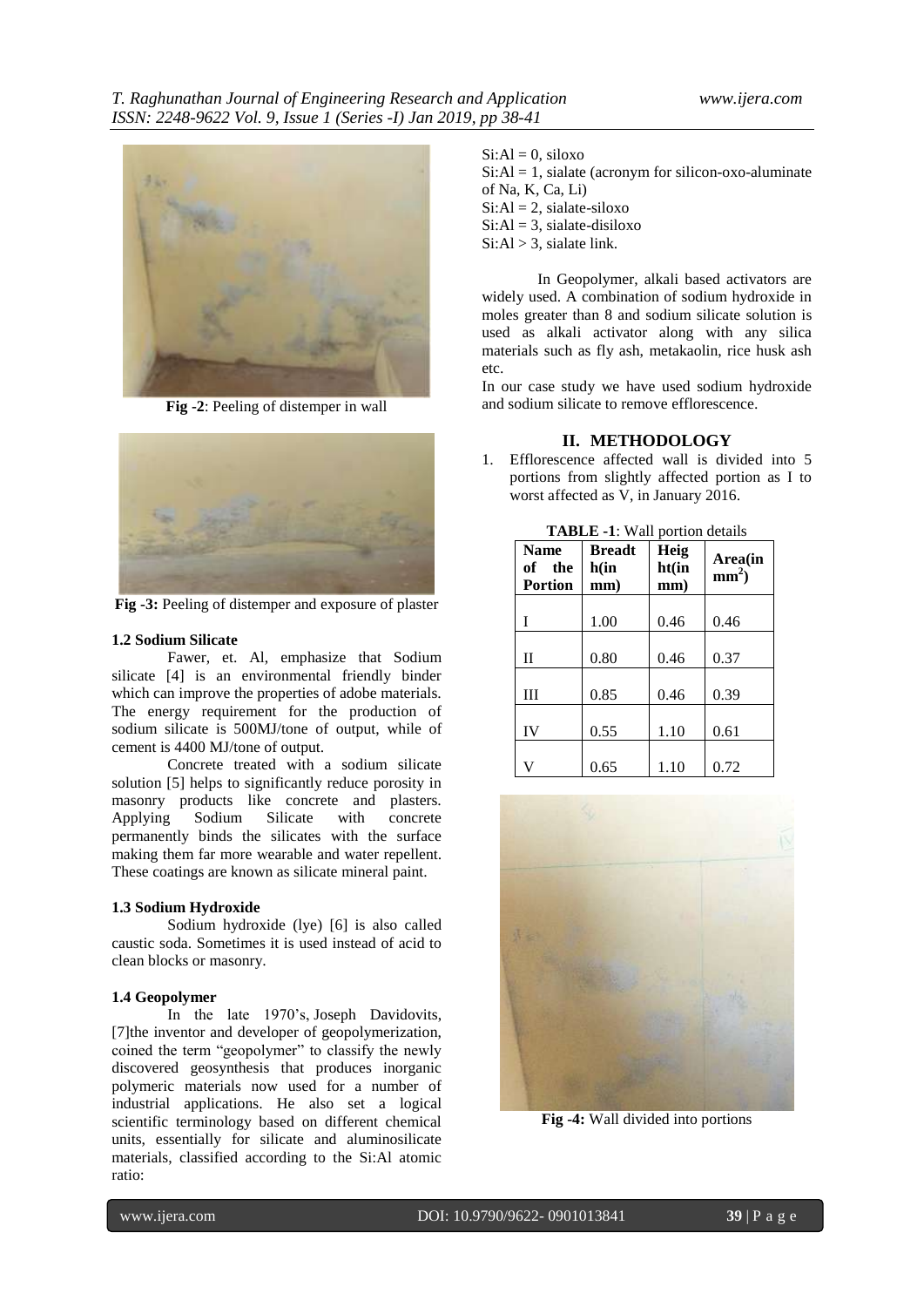- 2. Scrub the efflorescence wall portion with emery sheet
- 3. Prepare sodium hydroxide solution for each portion of wall as in table 2.
	- **TABLE -1:** Sodium hydroxide solution for each portion

| <b>PORTION</b> | <b>CONCENTRATION</b>   |  |
|----------------|------------------------|--|
| <b>NAME</b>    | ОF<br><b>NaOH</b>      |  |
|                | <b>SOLUTION(moles)</b> |  |
|                |                        |  |
| П              |                        |  |
| Ш              | 10                     |  |
| īV             | 12                     |  |
|                | 14                     |  |



**Fig -5:** various moles of Sodium hydroxide

4. Apply sodium hydroxide solution to each portion.



**Fig -6:** Application of sodium hydroxide solution

5. Sodium silicate is painted on all the portions. Three successive coats are applied so that strong binding is created and porous portions are fully filled by sodium silicate. Sodium silicate forms a glossy surface on wall.



**Fig -7:** Appearance after sodium silicate coats

- 6. To apply primer coat for distempering, roughening by emery sheet is necessary.
- 7. White cement is applied as primer coat.



**Fig -7:** Appearance after white cement coat

8. Commercial distemper is applied after primer coat. In March 2016



**Fig -8:** After 2 years